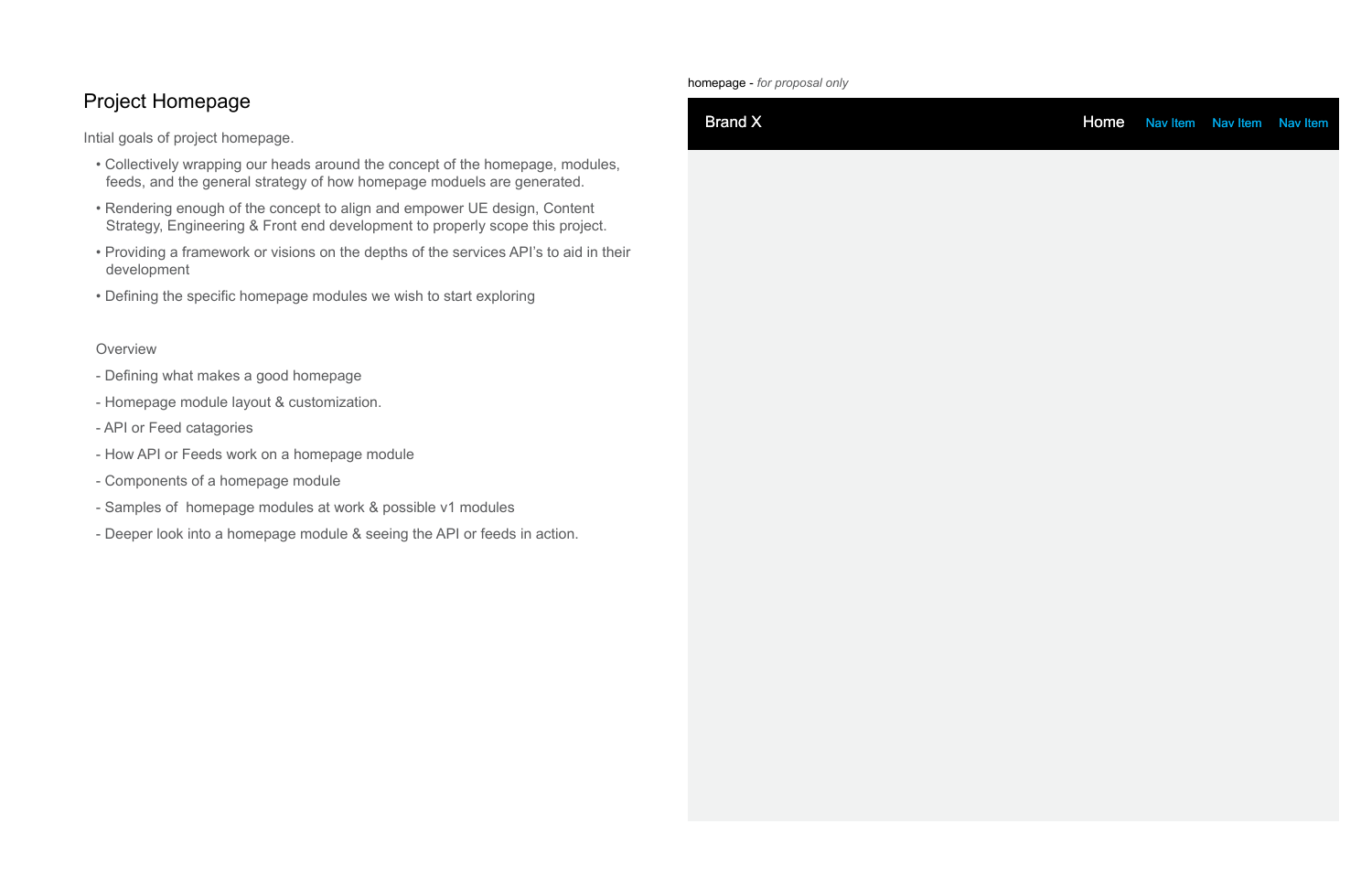# The Deem Homepage Experience

What are the core components of a good homepage experience.

- What needs my attention or what should I know? Inbox, recent activity, alerts, errors, problems, new reports, information graphic,etc...
- I need to find something Searching for travel, dining, offers, specific storyboard, or specific expense report.
- What can I browse Browsing content, offers, editorial content, recommended content, partner content

## Who will be experiencing the homepage

• Administrators

business owners, or people empowered with admin permissions. Could also be a the sole user of the product.

- Employees of a business Standard users of the product, no admin abilities
- Delegates

Standard users of the product that do tasks for other users. Could have admin permissions

• Consumers

A user in a non SMB context, this could also be a standard user or sole user with no policies set.

• Anonymous Users

Users that have not registered or have an account created. Do we surface a homepage for that user?

## Optimize features and services regularly used by people

Some user might just focus on travel, others might be all about using expense. Some fact finding & analytics is needed to better ascertain a viable strategy for homepage modules being contextual to what a user interacts with.

| <b>Brand X</b>         |                        |                        |                        |                        |                        |                        |                        |                        |                        |                                  |           |                        |                                  |           |                        |                                  | <b>Home</b> |                        |                        | Nav Item               |                        |                        | Nav Item               |                        |                        | Nav Item               |
|------------------------|------------------------|------------------------|------------------------|------------------------|------------------------|------------------------|------------------------|------------------------|------------------------|----------------------------------|-----------|------------------------|----------------------------------|-----------|------------------------|----------------------------------|-------------|------------------------|------------------------|------------------------|------------------------|------------------------|------------------------|------------------------|------------------------|------------------------|
|                        |                        |                        |                        |                        |                        |                        |                        |                        |                        |                                  |           |                        |                                  |           |                        |                                  |             |                        |                        |                        |                        |                        |                        |                        |                        |                        |
|                        |                        |                        |                        |                        |                        |                        |                        |                        |                        |                                  |           |                        |                                  |           |                        |                                  |             |                        |                        |                        |                        |                        |                        |                        |                        |                        |
|                        |                        |                        |                        |                        |                        |                        |                        |                        |                        |                                  |           |                        |                                  |           |                        |                                  |             |                        |                        |                        |                        |                        |                        |                        |                        | $\bullet$              |
|                        |                        |                        |                        |                        |                        |                        |                        |                        |                        |                                  |           |                        |                                  |           |                        |                                  |             |                        |                        |                        |                        |                        |                        |                        |                        |                        |
|                        |                        |                        |                        |                        |                        |                        |                        |                        |                        |                                  |           |                        |                                  |           |                        |                                  |             |                        |                        |                        |                        |                        |                        |                        |                        |                        |
|                        |                        |                        |                        |                        |                        |                        |                        |                        |                        |                                  |           |                        |                                  |           |                        |                                  |             |                        |                        |                        |                        |                        |                        |                        |                        | $\bullet$              |
|                        |                        |                        |                        |                        |                        |                        |                        |                        |                        |                                  |           |                        |                                  |           |                        |                                  |             |                        |                        |                        |                        |                        |                        |                        |                        |                        |
|                        |                        |                        |                        |                        |                        |                        |                        |                        |                        |                                  |           |                        |                                  |           |                        |                                  |             |                        |                        |                        |                        |                        |                        |                        |                        |                        |
|                        |                        |                        |                        |                        |                        |                        |                        |                        |                        |                                  |           |                        |                                  |           |                        |                                  |             |                        |                        |                        |                        |                        |                        |                        |                        | $\bullet$              |
|                        |                        |                        |                        |                        |                        |                        |                        |                        |                        |                                  |           |                        |                                  |           |                        |                                  |             |                        |                        |                        |                        |                        |                        |                        |                        |                        |
|                        |                        |                        |                        |                        |                        |                        |                        |                        |                        |                                  |           |                        |                                  |           |                        |                                  |             |                        |                        |                        |                        |                        |                        |                        |                        |                        |
|                        |                        |                        |                        |                        |                        |                        |                        |                        |                        |                                  |           |                        |                                  |           |                        |                                  |             |                        |                        |                        |                        |                        |                        |                        |                        |                        |
|                        |                        |                        |                        |                        |                        |                        |                        |                        |                        |                                  |           |                        |                                  |           |                        |                                  |             |                        |                        |                        |                        |                        |                        |                        |                        |                        |
|                        |                        |                        |                        |                        |                        |                        |                        |                        |                        |                                  |           |                        |                                  |           |                        |                                  |             |                        |                        |                        |                        |                        |                        |                        |                        | $\bullet$              |
|                        |                        |                        |                        |                        |                        |                        |                        |                        |                        |                                  |           |                        |                                  |           |                        |                                  |             |                        |                        |                        |                        |                        |                        |                        |                        |                        |
|                        |                        |                        |                        |                        |                        |                        |                        |                        |                        |                                  |           |                        |                                  |           |                        |                                  |             |                        |                        |                        |                        |                        |                        |                        |                        |                        |
|                        |                        |                        |                        |                        |                        |                        |                        |                        |                        |                                  |           |                        |                                  |           |                        |                                  |             |                        |                        |                        |                        |                        |                        |                        |                        | $\bullet$              |
|                        |                        |                        |                        |                        |                        |                        |                        |                        |                        |                                  |           |                        |                                  |           |                        |                                  |             |                        |                        |                        |                        |                        |                        |                        |                        |                        |
| $\bullet$              | $\bullet$              | $\bullet$              | $\bullet$              | $\bullet$              | $\bullet$              | $\bullet$              | $\bullet$              | $\bullet$              | $\bullet$              | $\bullet$                        | $\bullet$ | $\bullet$              | $\bullet$                        | $\bullet$ | $\bullet$              | $\bullet$                        | $\bullet$   | $\bullet$              | $\bullet$              | $\bullet$              | $\bullet$              | $\bullet$              | $\bullet$              | $\bullet$              | $\bullet$              | $\bullet$              |
| $\bullet$              | $\bullet$              | $\bullet$              | $\bullet$              | $\bullet$              | $\bullet$              | $\bullet$              | $\bullet$              | $\bullet$              | $\bullet$              | $\bullet$ $\bullet$              |           | $\bullet$              | $\bullet$                        | $\bullet$ | $\bullet$              | $\bullet$                        | $\bullet$   | $\bullet$              | $\bullet$              | $\bullet$              | $\bullet$              | $\bullet$              | $\bullet$              | $\bullet$              | $\bullet$              | $\bullet$              |
| $\bullet$              | $\bullet$              | $\bullet$              | $\bullet$              | $\bullet$              | $\bullet$              | $\bullet$              | $\bullet$              | $\bullet$              | $\bullet$              | $\bullet$                        | $\bullet$ | $\bullet$              | $\bullet$                        | $\bullet$ | $\bullet$              | $\bullet$                        | $\bullet$   | $\bullet$              | $\bullet$              | $\bullet$              | $\bullet$              | $\bullet$              | $\bullet$              | $\bullet$              | $\bullet$              | $\bullet$              |
| $\bullet$              | $\bullet$              | $\bullet$              | $\bullet$              | $\bullet$              | $\bullet$              | $\bullet$              | $\bullet$              | $\bullet$              | $\bullet$              | $\bullet\qquad\bullet$           |           | $\bullet$              | $\bullet$ $\bullet$              |           | $\bullet$              | $\bullet$ $\bullet$              |             | $\bullet$              | $\bullet$              | $\bullet$              | $\bullet$              | $\bullet$              | $\bullet$              | $\bullet$              | $\bullet$              | $\bullet$              |
| $\bullet$              | $\bullet$              | $\bullet$              | $\bullet$              | $\bullet$              | $\bullet$              | $\bullet$              | $\bullet$              | $\bullet$              | $\bullet$              | $\bullet$ $\bullet$              |           | $\bullet$              | $\bullet$ $\bullet$              |           | $\bullet$              | $\bullet$ $\bullet$              |             | $\bullet$              | $\bullet$              | $\bullet$              | $\bullet$              | $\bullet$              | $\bullet$              | $\bullet$              | $\bullet$              | $\bullet$              |
| $\bullet$<br>$\bullet$ | $\bullet$<br>$\bullet$ | $\bullet$<br>$\bullet$ | $\bullet$<br>$\bullet$ | $\bullet$<br>$\bullet$ | $\bullet$<br>$\bullet$ | $\bullet$<br>$\bullet$ | $\bullet$<br>$\bullet$ | $\bullet$<br>$\bullet$ | $\bullet$<br>$\bullet$ | $\bullet$<br>$\bullet$ $\bullet$ | $\bullet$ | $\bullet$<br>$\bullet$ | $\bullet$<br>$\bullet$ $\bullet$ | $\bullet$ | $\bullet$<br>$\bullet$ | $\bullet$<br>$\bullet$ $\bullet$ | $\bullet$   | $\bullet$<br>$\bullet$ | $\bullet$<br>$\bullet$ | $\bullet$<br>$\bullet$ | $\bullet$<br>$\bullet$ | $\bullet$<br>$\bullet$ | $\bullet$<br>$\bullet$ | $\bullet$<br>$\bullet$ | $\bullet$<br>$\bullet$ | $\bullet$<br>$\bullet$ |
| $\bullet$              | $\bullet$              | $\bullet$              | $\bullet$              | $\bullet$              | $\bullet$              | $\bullet$              | $\bullet$              | $\bullet$              | $\bullet$              | $\bullet$ $\bullet$              |           | $\bullet$              | $\bullet$ $\bullet$              |           | $\bullet$              | $\bullet$                        | $\bullet$   | $\bullet$              | $\bullet$              | $\bullet$              | $\bullet$              | $\bullet$              | $\bullet$              | $\bullet$              | $\bullet$              | $\bullet$              |
|                        |                        |                        |                        |                        |                        |                        |                        |                        |                        |                                  |           |                        |                                  |           |                        |                                  |             |                        |                        |                        |                        |                        |                        |                        |                        |                        |

homepage matrix - *for proposal only*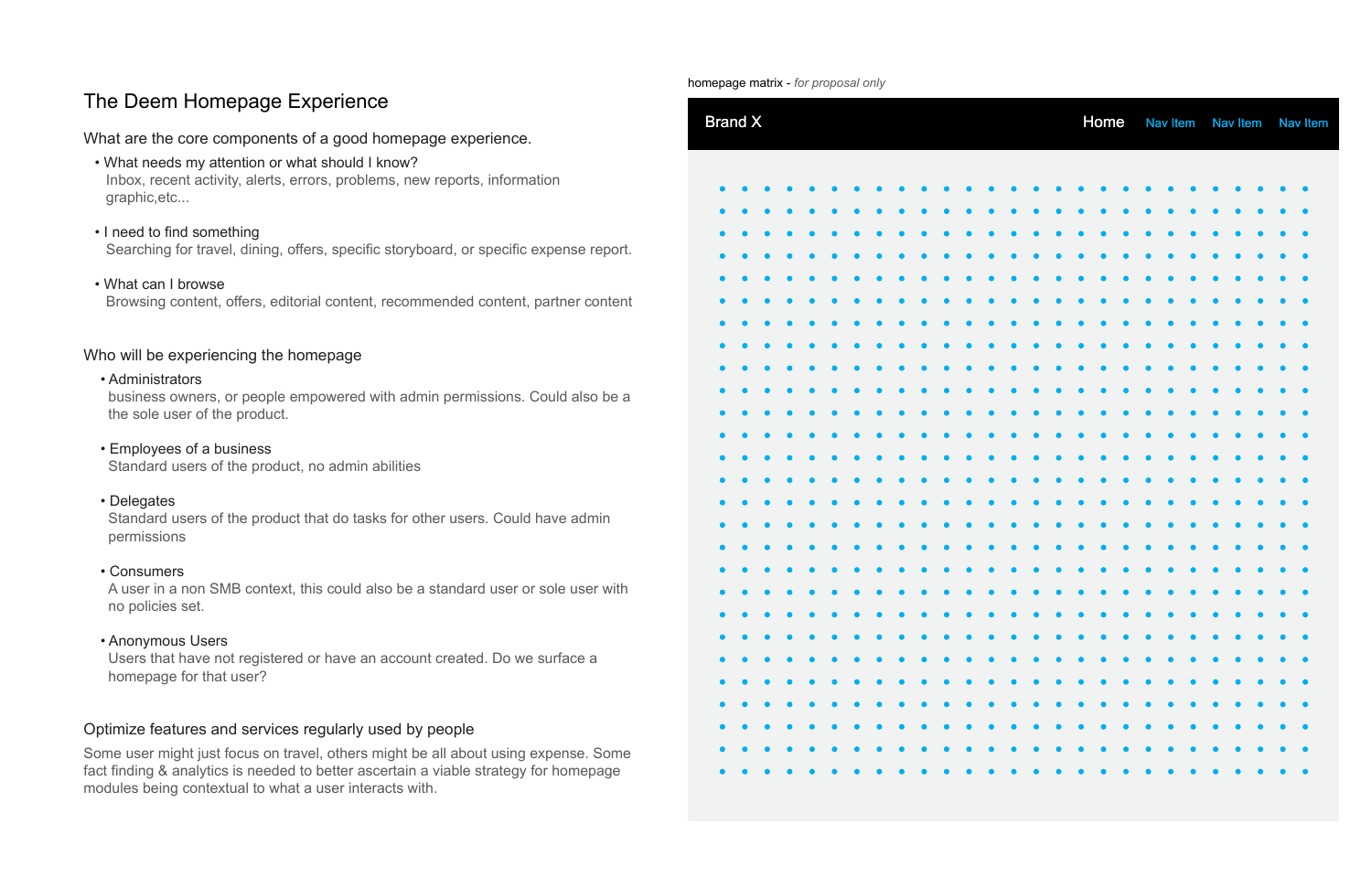# The Homepage Layout

Ideally the layout would contain multiple modules. These modules could be reorganized, adjusted, removed, resized & personalized. This will aid our partners & white labeling in having a unique user experience.

The layout and content should also be personalized for the various types of users. Admins, heavy expense users, delegates focused on maintaining travel arrangements etc...

Homepage layout & modules should be customizable - *for proposal only*







homepage grid structure - *for proposal only*

| Brand X |  | Home | Nav Item Nav Item Nav Item |  |
|---------|--|------|----------------------------|--|
|         |  |      |                            |  |
|         |  |      |                            |  |
|         |  |      |                            |  |
|         |  |      |                            |  |
|         |  |      |                            |  |
|         |  |      |                            |  |
|         |  |      |                            |  |
|         |  |      |                            |  |
|         |  |      |                            |  |
|         |  |      |                            |  |
|         |  |      |                            |  |
|         |  |      |                            |  |
|         |  |      |                            |  |
|         |  |      |                            |  |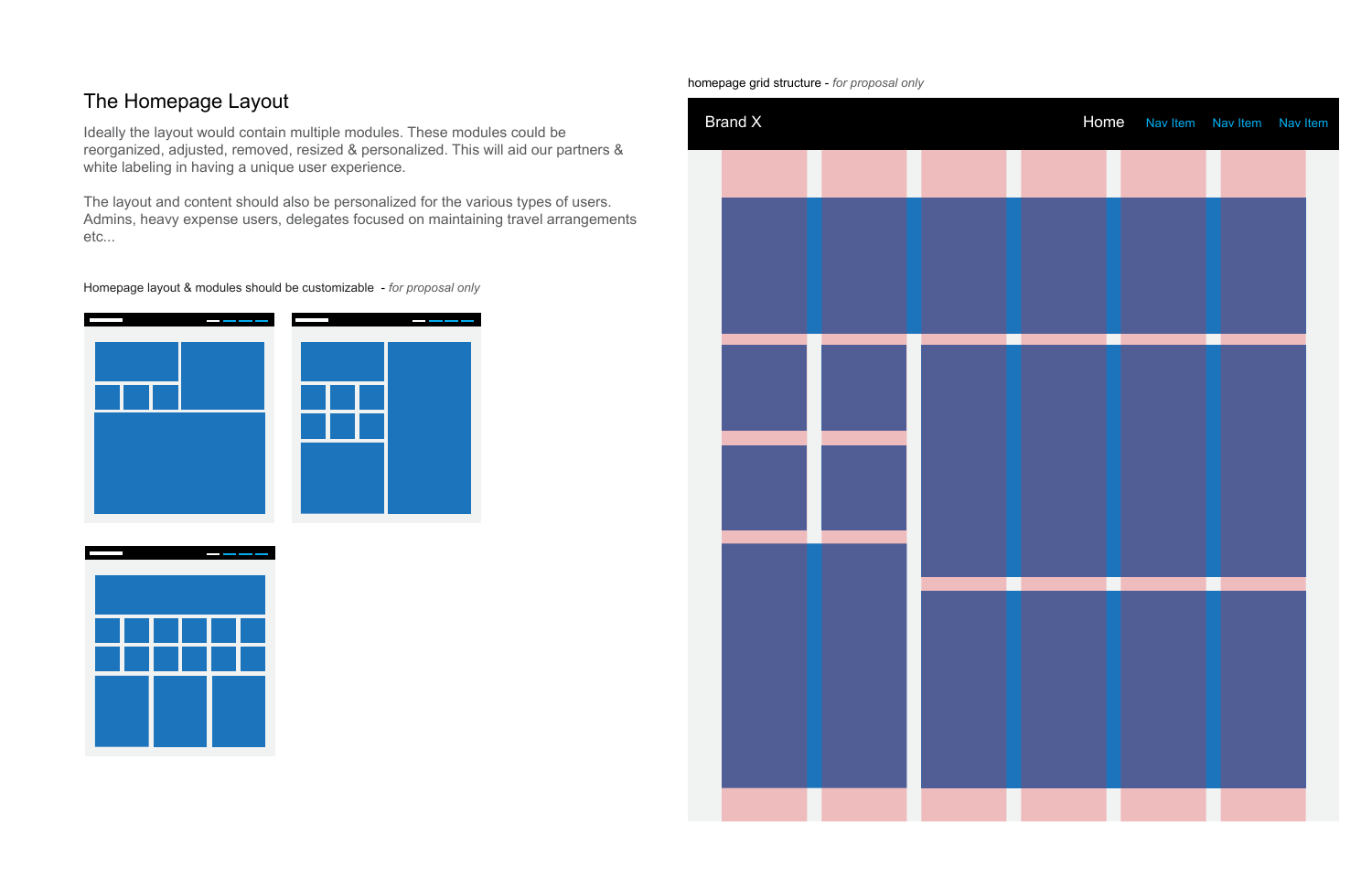# Feed Categories

Brand X

## **System Chatter** *What needs my attention?*

### **a** System Chatter **by Service Feature or UI by C** User Activity *I need to find something*

Information we monitor about a user's data, profile information & activity. (system chatter)

## *What needs my attention?* **c Content Content Content**

Quick search feature or UI that is feature based.

Activity a user or their connected colleagues generates while interacting with our product.



Content that is surfaced to the user for recommendation, context or browsing.

### EXAMPLES

- Canceled Flight
- Offer has expired
- Credit card expired
- Passport has expired
- Merchandise order has been canceled.
- *fully define this list*

### EXAMPLES

- Quick search for travel
- Quick search for dining
- Create an expense report
- Create a new storyboard
- Ship a package
- *fully define this list*

### EXAMPLES

- Storyboard invite received
- A new clipping comment
- Deletion of a shared clipboard
- New expense report submitted
- User just purchased something
- *fully define this list*

## EXAMPLES

- Curated or editorial content
- Specific Travel Flight, Car, Hotel etc..
- A specific offer
- A specific restaurant
- A relevancy recommendation for savings
- *fully define this list*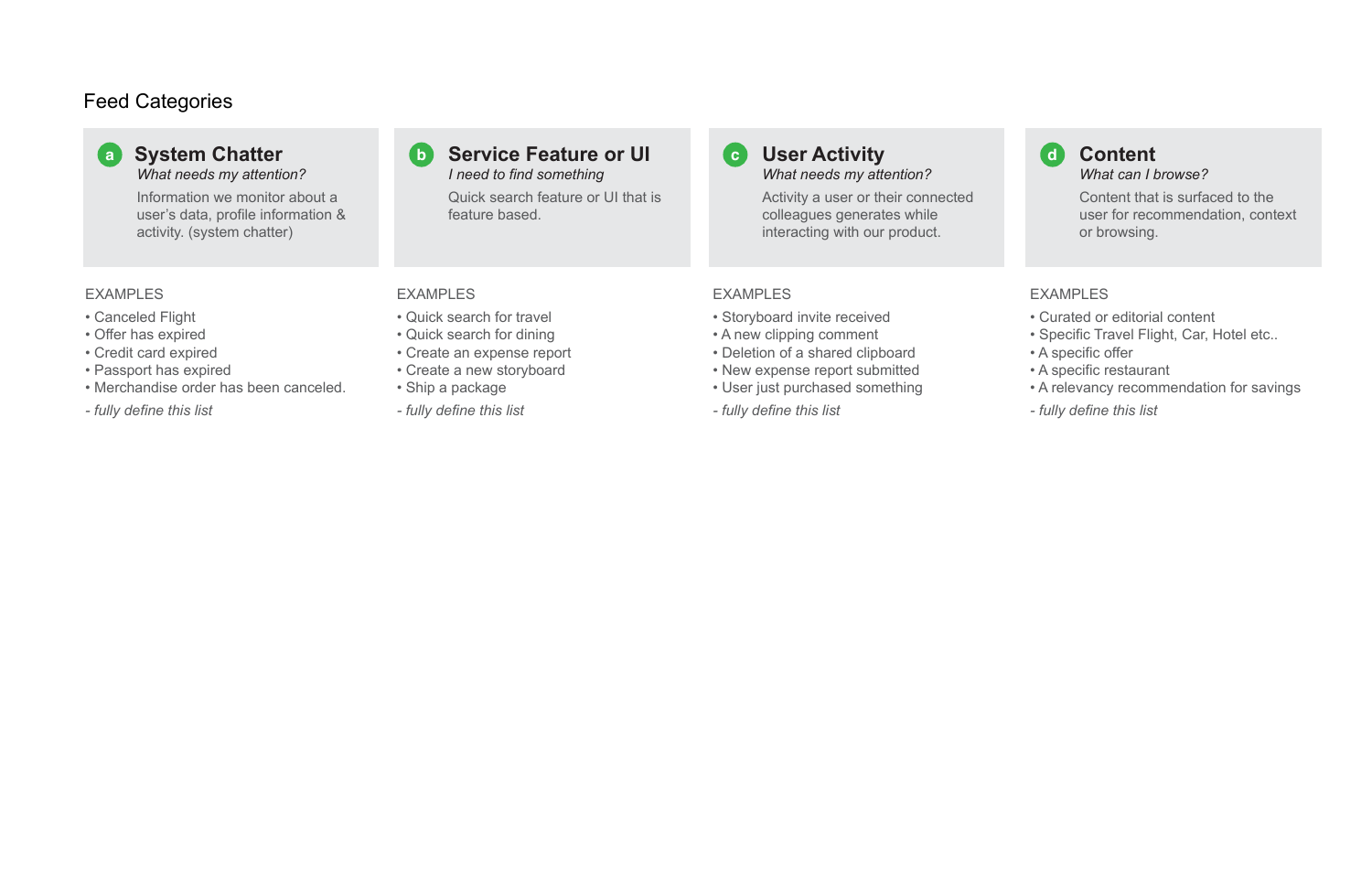## Feed categories power the homepage modules

Brand X



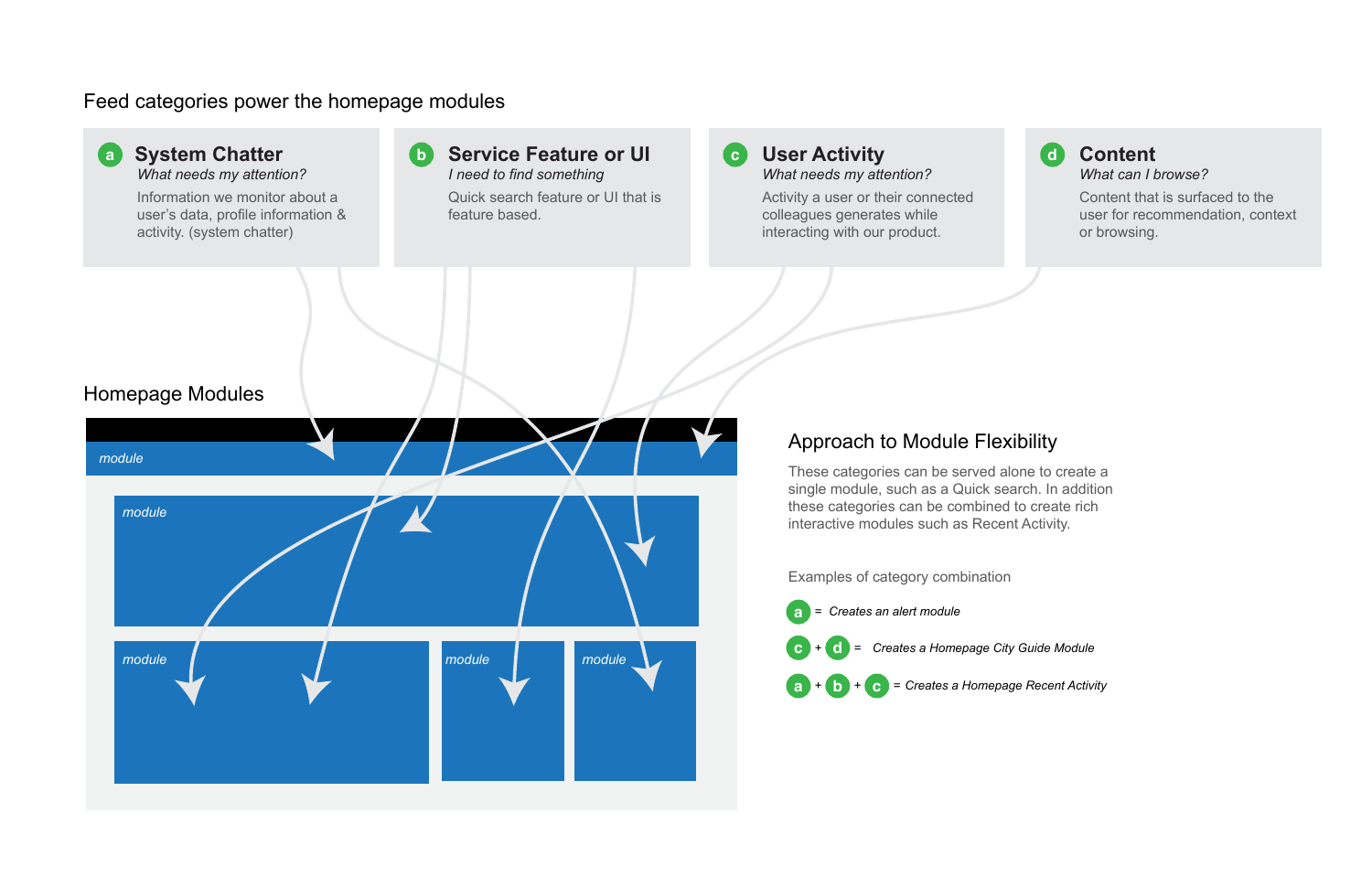Examples of the different types of feeds in action - *for proposal only*

Flight quick search **b** From: To: **a b c d a All Recent Activity b David Soloman** has commented on: Budget Rental Car on the Seattle Summer Meeting **c** Clipboard. **Your Credit Card has expired, you need to update your records. Sarah Connor** has booked: 숩 United Flight, SFO to CLE on the Cleveland Ohio Mixer Clipboard.

> **David Soloman** has added: United Flight SFO to CLE to the



# Example of Feed Categories in action **System Chatter -** *What needs my attention?* Information we monitor about a user's data, profile information & activity. **Service Feature or UI** - *I need to find something* Quick search feature or UI that is feature based. **User Activity -** *What needs my attention?* Activity a user or their colleagues generates while interacting with our product. **Content -** *What can I browse?* Content that is surfaced to the user for recommendation, context or browsing. **a a b c d**

**David Soloman** has commented on: Budget Rental Car on the Seattle Summer Meeting Clipboard.

**Erica Zomg** has accepted the invite: Seattle Summer Meeting Clipboard.

**Sarah Connor** has booked: United Flight, SFO to CLE on the Cleveland Ohio Mixer Clipboard.

**25% off** Kraftwerk Concert Tickets

**5% off** LA Lakers Basketball Tickets.



**d**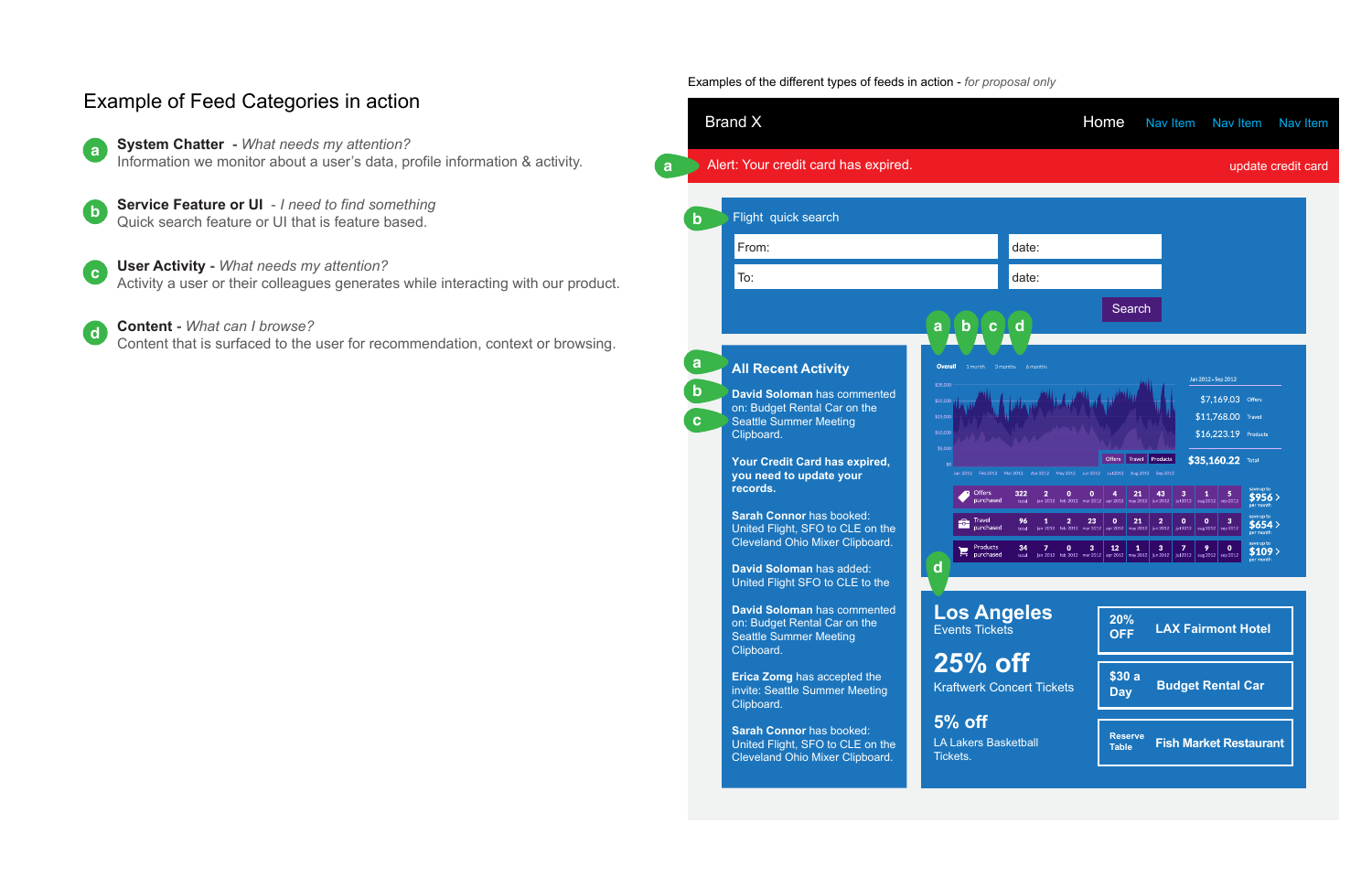# Desired Modules (need to define)

### **Alerts**

Very important information that the user needs exposed to immediately.

*- define requirements & specs*

### **Order History**

Module that archives all purchases, dates, charts, content and their details by the user.

*- define requirements & specs*

### **Upcoming Reservations**

Module that contains upcoming reservations, their content, details and contextual UI to modify cancel or reschedule.

*- define requirements & specs*

### **Recent Activity Notifications**

A record of all users recent activity, also included is the activity of certain colleagues involved in collaboration. Contextual UI and links are also involved driving traffic towards area's that need the users attention.

*- define requirements & specs*

### **Quick Search**

A service search form and UI that drives users to search results. This could be multiple services from: dining, products, offers and travel.

*- define requirements & specs*

### **Calendar Feature**

Module dedicated to importing a users calendar or viewing upcoming reservations via a calendar view.

*- define requirements & specs*

### **Recommended Content**

Modules dedicated to serving recommended content, this could be based on knowledge of an upcoming trip, or a local city guide.

*- define requirements & specs*





### Recent Activity

desired homepage modules - *for proposal only*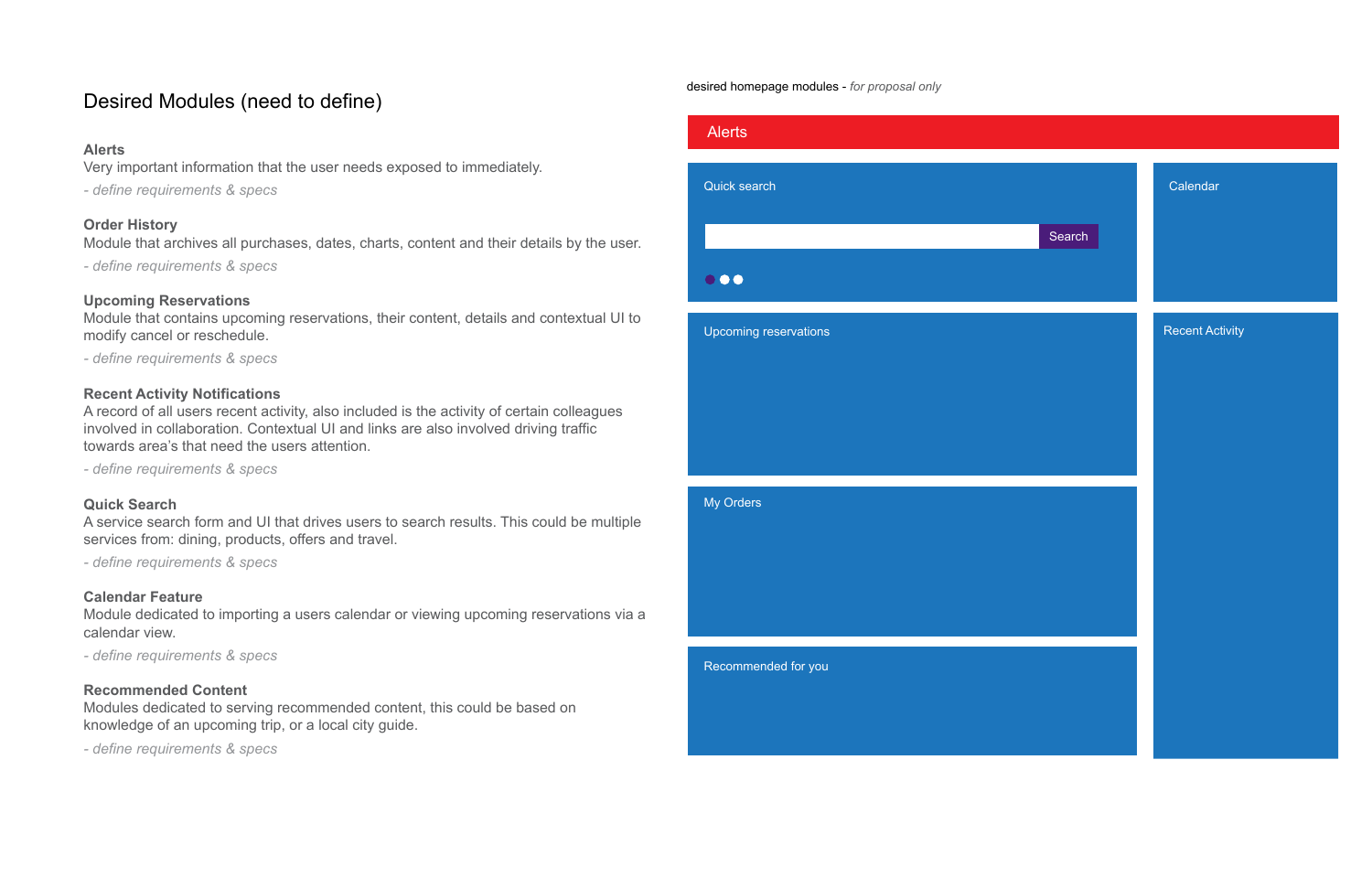### Possible location or positioning for alerts. - *for proposal only*

# Module - Alerts

### **Alerts**

Alerts are shown immediately when the problem arises. Alerts should also appear throughout the site. The language should be obvious, the alert bar should be persistent until the alert has been resolved. Alerts are also initiated with an email. The email should also contain the UI to resolved the issue. Users should be able to configure the delivery method of alerts: Email, SMS, Push, etc...

Basic components of an alert.

- Obvious text description of the problem
- UI that directs users to resolve the problem.

| Brand X                       | Home Naviltem Naviltem Naviltem |                                 |
|-------------------------------|---------------------------------|---------------------------------|
| Your credit card has expired. |                                 | Update your credit card details |







| Hotel Reservation Canceled: Hyatt Summerfield, Denver Airport | find hotel                      |
|---------------------------------------------------------------|---------------------------------|
| Offer - Sourdough Bread making workshop is about to expire.   | cancel offer   add to itinerary |

Multiple occurrences of alerts. Do we stack alerts, show and resolve one alert at a time?